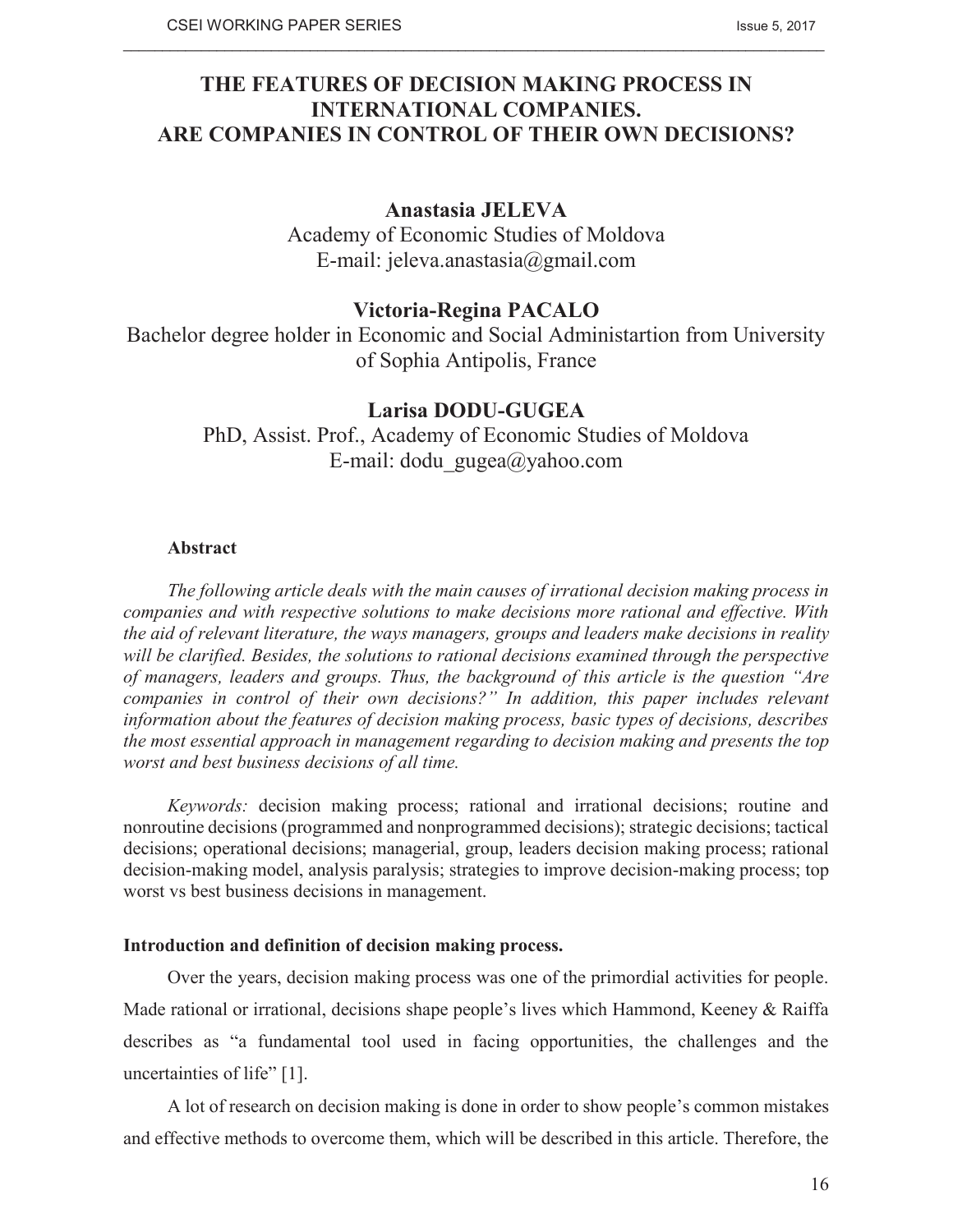main focus of these papers will be on the ways companies make decisions in reality and on the methods they can use to make those decisions more rational, presenting some companies as examples in international management. Thus, there are different definitions concerning decision making process as following: Harrison defined a decision making process as "an ongoing process of evaluating alternatives at which expectations about a particular course of action impel the decision maker to select that course of action most likely to result in attaining the objective" [2]. The Oxford Dictionary defines the term decision-making as "the action of carrying out or carrying into effect".

 $\_$  , and the state of the state of the state of the state of the state of the state of the state of the state of the state of the state of the state of the state of the state of the state of the state of the state of the

Another modern and simple definition regarding to this subject explains that decision making is "process of selecting a logical choice from the available options.

When trying to make a good decision, a person must weigh the positives and negatives of each option, and consider all the alternatives. For effective decision making, a person must be able to forecast the outcome of each option as well, and based on all these items, determine which option is the best for that particular situation." [3]

While it can be argued that management is decision making, half of the decisions made by managers within organizations fail. In this way, a large number of people think that companies conceive brilliantly every decision, still in many cases; they tend to make irrational choices due to limited time, bounded rationality and other causes which will be explained in this paper. Therefore, increasing effectiveness in decision making is an important part of maximizing your effectiveness at work.

Individuals throughout organizations use the information they gather to make a wide range of decisions. These decisions may affect the lives of others and change the course of an organization. For example, the decisions made by executives and consulting firms for Enron ultimately resulted in a \$60 billion loss for investors, thousands of employees without jobs, and the loss of all employee retirement funds. But Sherron Watkins, a former Enron employee and now-famous whistleblower, uncovered the accounting problems and tried to enact change. Similarly, the decisions made by firms to trade in mortgage-backed securities is having negative consequences for the entire U.S. economy. Each of these people made a decision, and each person, as well as others, is now living with the consequences of his or her decisions.

Because many decisions involve an ethical component, one of the most important considerations in management is whether the decisions you are making as an employee or manager are ethical. Here are some basic questions you can ask yourself to assess the ethics of a decision. [4] (Blanchard & Peale, 1988) Is this decision fair?

Will I feel better or worse about myself after I make this decision?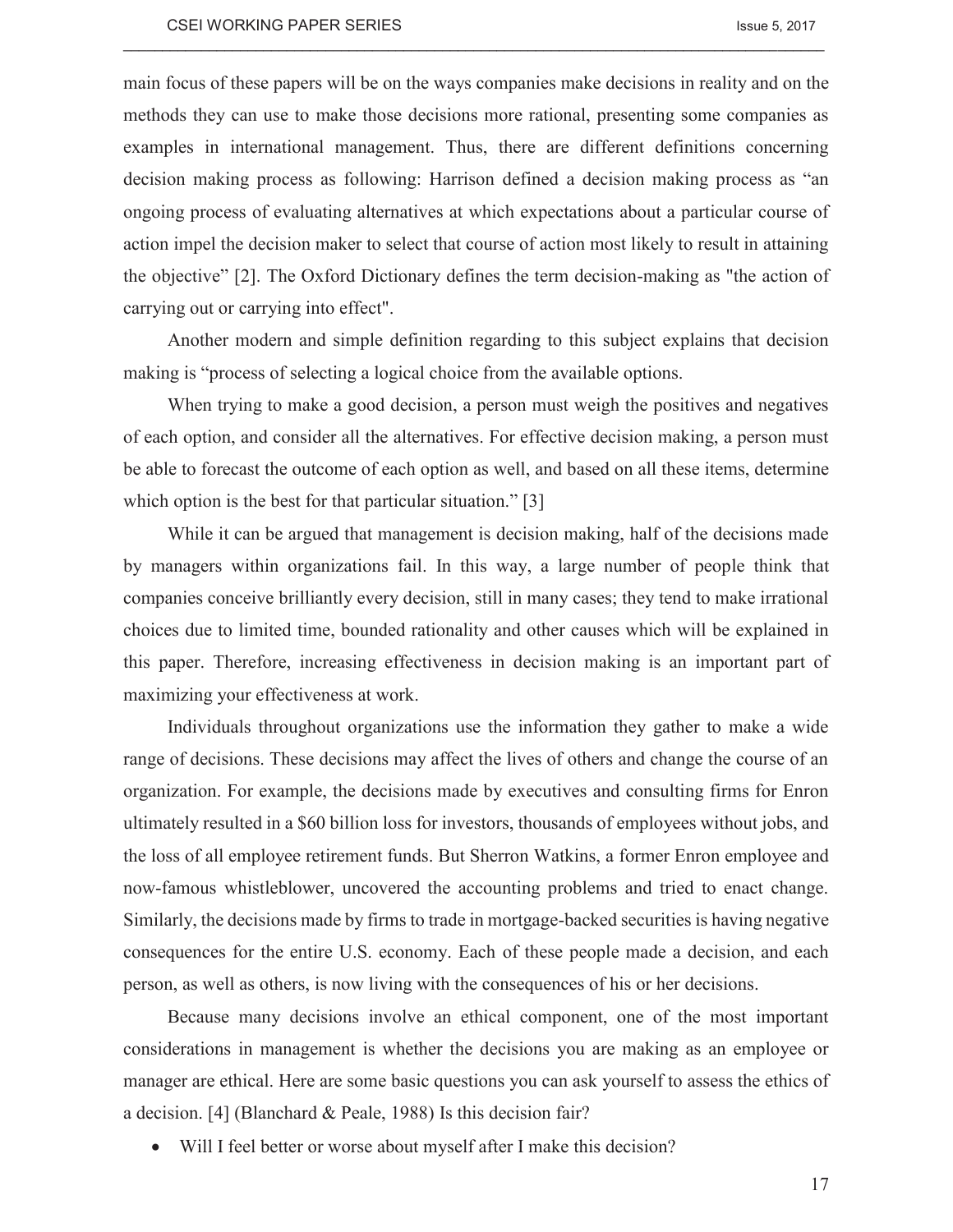- Does this decision break any organizational rules?
- Does this decision break any laws?
- · How would I feel if this decision was broadcast on the news?

# **1. The basic types of decisions. Routine (programmed) and nonroutine (also called nonprogrammed) decisions.**

Pringle et al. classify decisions on a continuum ranging from routine to nonroutine, depending on the extent to which they are structured.

 $\_$  , and the state of the state of the state of the state of the state of the state of the state of the state of the state of the state of the state of the state of the state of the state of the state of the state of the

They describe routine decisions as focusing on well-structured situations that recur frequently, involve standard decision procedures, and entail a minimum of uncertainty.

For example, many restaurants face customer complaints as a routine part of doing business. Because this is a recurring problem for restaurants, it may be regarded as a programmed decision. To deal with this problem, the restaurant might have a policy stating that every time they receive a valid customer complaint, the customer should receive a free dessert, which represents a decision rule. Another common examples include payroll processing, reordering standard inventory items, paying suppliers, and so on.

The decision maker can usually rely on policies, rules, past precedents, standardized methods of processing, or computational techniques. Probably 90 percent of management decisions are largely routine. Indeed, routine decisions usually can be delegated to lower levels to be made within established policy limits, and increasingly they can be programmed for computer "decision" if they can be structured simply enough.

Nonroutine decisions (called also nonprogrammed), on the other hand, "deal with unstructured situations of a novel, nonrecurring nature," often involving incomplete knowledge, high uncertainty, and the use of subjective judgment or even intuition, where "no alternative can be proved to be the best possible solution to the particular problem." Such decisions become more and more common the higher one goes in management and the longer the future period influenced by the decision is. [5]

In other words these decisions are unique and important require conscious thinking, information gathering, and careful consideration of alternatives. For example, in 2005, McDonald's became aware of a need to respond to growing customer concerns regarding foods high in fat and calories. This is a nonprogrammed decision because for several decades, customers of fast-food restaurants were more concerned with the taste and price of the food, rather than the healthiness. In response, McDonald's decided to offer healthier alternatives, such as substituting apple slices in Happy Meals for French fries and discontinuing the use of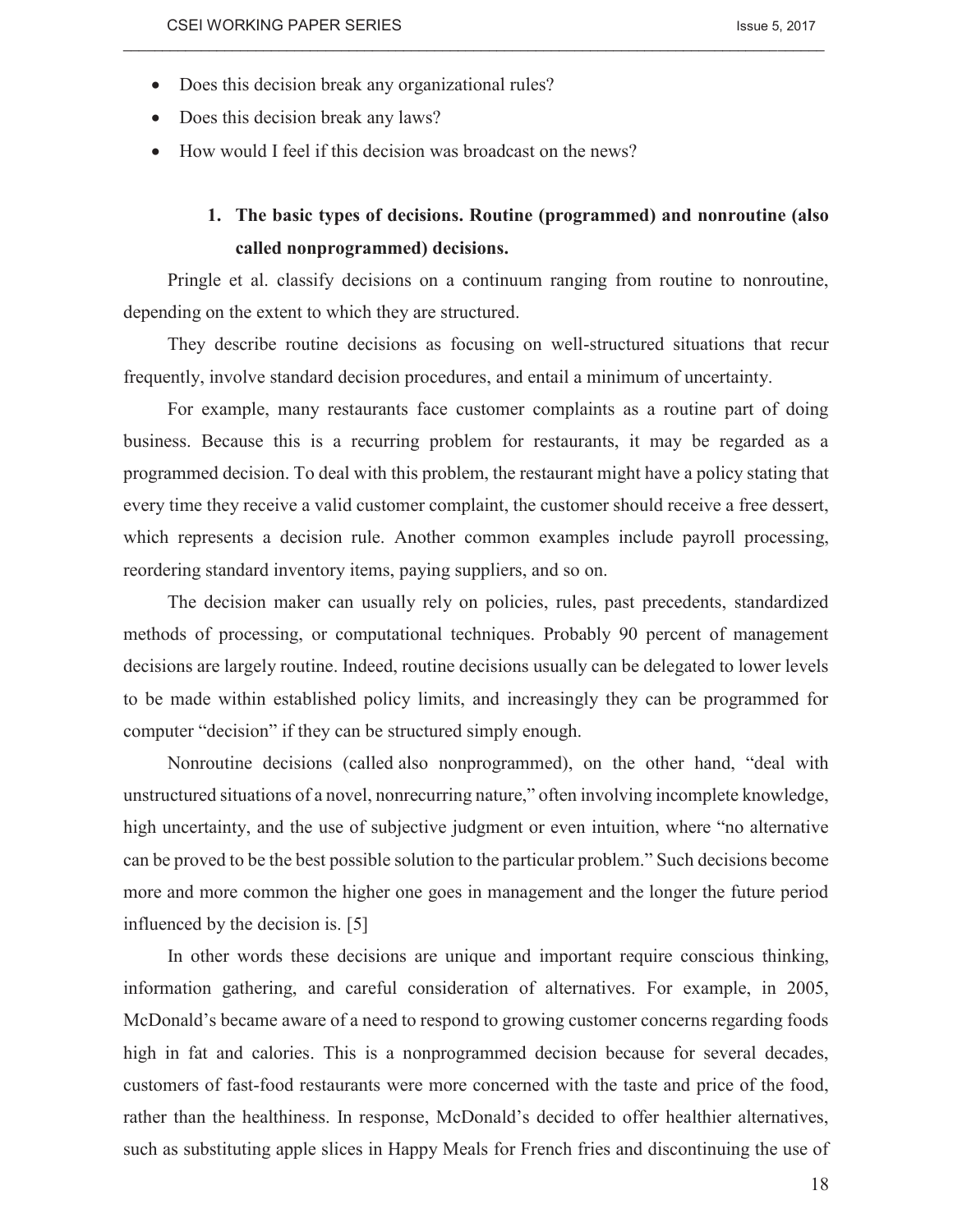trans fats. A crisis situation also constitutes a nonprogrammed decision for companies. For example, the leadership of Nutrorim was facing a tough decision. They had recently introduced a new product, ChargeUp with Lipitrene, an improved version of their popular sports drink powder, ChargeUp. But a phone call came from a state health department to inform them that several cases of gastrointestinal distress had been reported after people consumed the new product. Nutrorim decided to recall ChargeUp with Lipitrene immediately. Two weeks later, it became clear that the gastrointestinal problems were unrelated to ChargeUp with Lipitrene. However, the damage to the brand and to the balance sheets was already done. This unfortunate decision caused Nutrorim to rethink the way decisions were made under pressure so that they now gather information to make informed choices even when time is of the essence. [6] p.18– 23.]

 $\_$  , and the state of the state of the state of the state of the state of the state of the state of the state of the state of the state of the state of the state of the state of the state of the state of the state of the

Decision making can also be classified into three categories based on the level at which they occur. Strategic decisions set the course of organization. Tactical decisions are decisions about how things will get done. Finally, operational decisions are decisions that employees make each day to run the organization. For example, remember the restaurant that routinely offers a free dessert when a customer complaint is received. The owner of the restaurant made a strategic decision to have great customer service. The manager of the restaurant implemented the free dessert policy as a way to handle customer complaints, which is a tactical decision. And, the servers at the restaurant are making individual decisions each day evaluating whether each customer complaint received is legitimate to warrant a free dessert.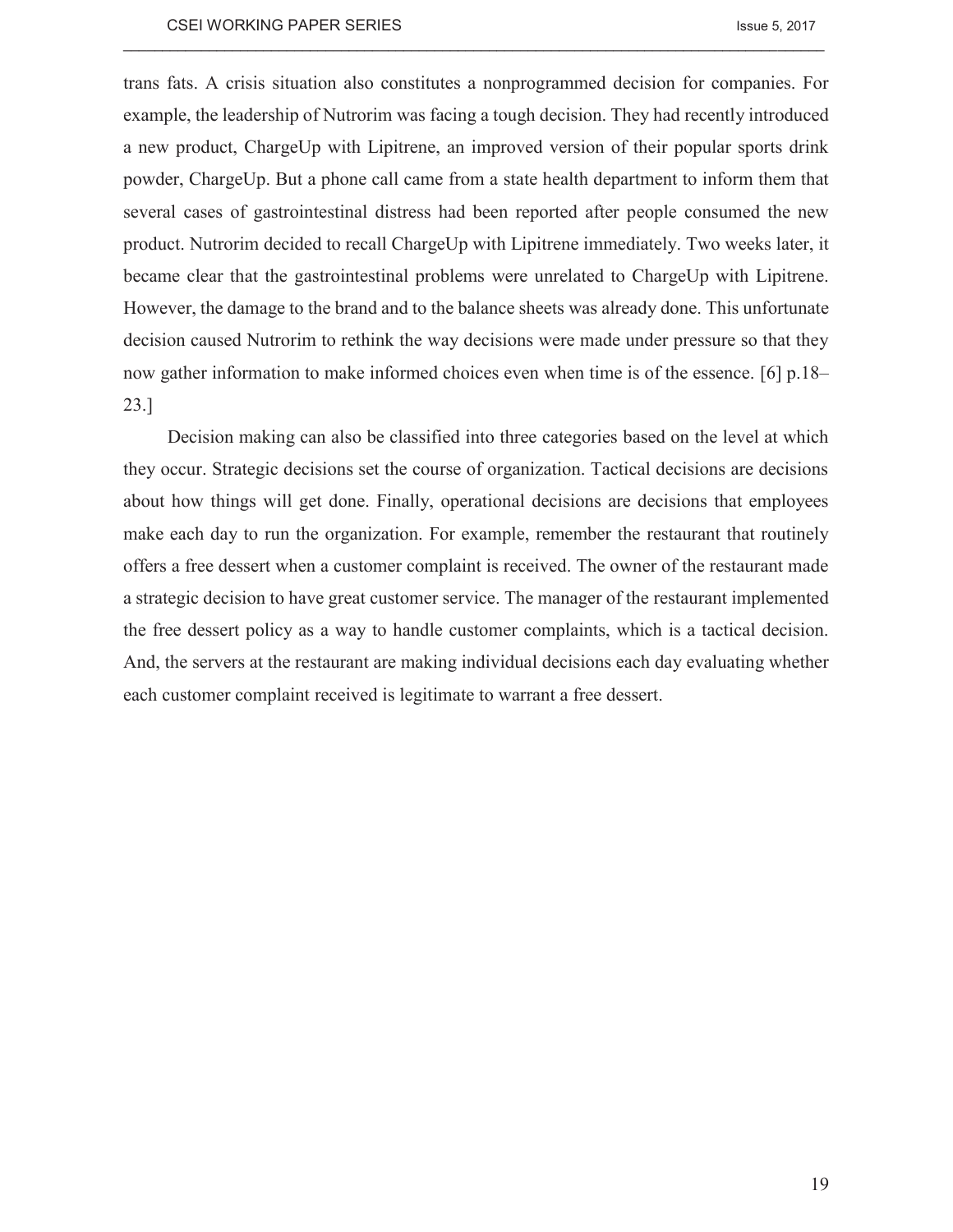| Level of<br><b>Decision</b>     | <b>Examples of Decision</b>                                                                                                                                                                 | <b>Who Typically Makes</b><br><b>Decisions</b>                                 |
|---------------------------------|---------------------------------------------------------------------------------------------------------------------------------------------------------------------------------------------|--------------------------------------------------------------------------------|
| Strategic<br><b>Decisions</b>   | Should we merge with another<br>company?<br>Should we pursue a new product<br>line?<br>Should we downsize our<br>organization?                                                              | <b>Top Management Teams,</b><br><b>CEOs, and Boards of</b><br><b>Directors</b> |
| <b>Tactical</b><br>Decisions    | What should we do to help<br>facilitate employees from the two<br>companies working together?<br>How should we market the new<br>product line?<br>Who should be let go when we<br>downsize? | Managers                                                                       |
| Operational<br><b>Decisions</b> | How often should I communicate<br>with my new coworkers?<br>What should I say to customers<br>about our new product?<br>How will I balance my new work<br>demands?                          | Employees throughout the<br>organization                                       |

# **Figure 1. Decisions Commonly Made within Organizations**

 $\_$  , and the state of the state of the state of the state of the state of the state of the state of the state of the state of the state of the state of the state of the state of the state of the state of the state of the



making.html

# **2. The managerial decision making process. Are companies in control of their own decisions?**

Decision making is fundamental part of managerial activity. During years, managers endeavor to increase their performance; however, they do not cease to tend to make irrational choices. According to Hammond, Keeney & Raiffa, it occurs due to inaccurate information collected, negligence in defining the costs and benefits of the particular decision or failure in establishing practical alternatives [7]. These common mistakes were examined also by Harrison who thinks that executives have tendency to collect a large amount of information rather than to use it rationally. Moreover, while making a decision, first, they disregard essential information and then, after experiencing a failure, they look for it. In fact, in most cases, a great part of collected information is not connected to the actual issues managers deal with. [2]

Another cause of irrational decisions is uncertainty. It is one of the most challenging phenomena managers face. This issue was examined by Watson & Buede who think that the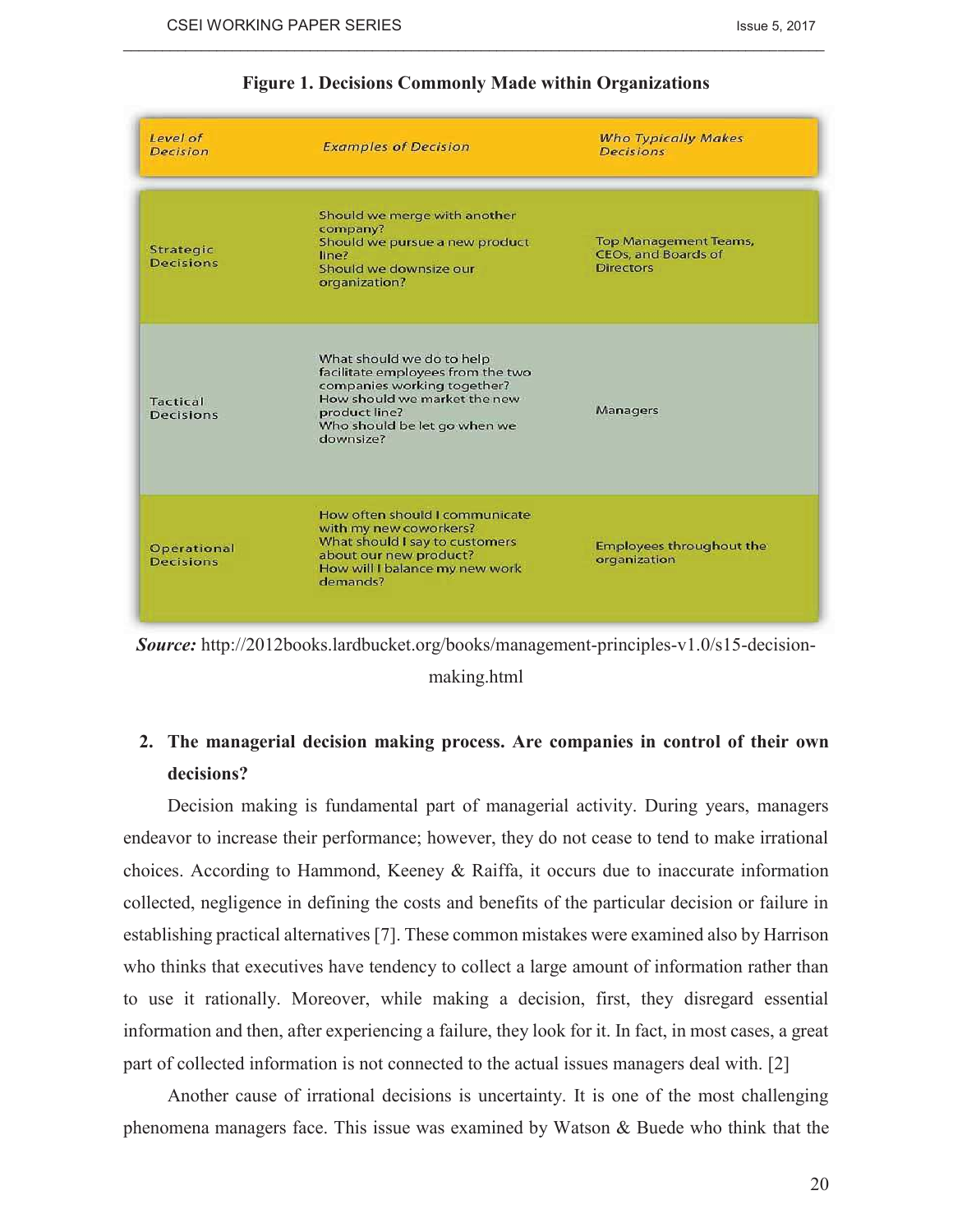complexity of decision making is owing to an array of uncertainties. For instance, they state that a manufacturing company's manager might say "If I only knew what my competitor intended, then

 $\_$  , and the state of the state of the state of the state of the state of the state of the state of the state of the state of the state of the state of the state of the state of the state of the state of the state of the

I would see more clearly what to do, but, because I am uncertain, I find it difficult to decide". [9] As a result, managers are more focused on the intricacy of a problem, rather than on workable strategies for solving it.

Besides, they are influenced by past events which are real obstacle to the company's performance. According to the Howard & Abbas, it is common for managers to say " We tried this last time and it did not work, so this time we will try something else" or vice versa. [10] Past events were also examined by Hammond, Keeney & Raiffa who demonstrated that this problem represents an anchor to rational thinking. For instance, when managers promote a product, they tend to focus on past sales volume; however, this approach leads to the underestimation of potential factors that can change the future sales flow. [7]

# **3. Group decision making process**

In a company it is important to have groups that use effectively available resources to make rational choices. Periodically it is a common misconception that groups are rational every time. According to Harrison, people often tend to think that groups have a higher probability to make good decisions rather than individuals do, however, groups also tend to be inaccurate in their choices. An irrational decision can be a result of so called "deindividuation" a problem examined by Harrison. The common characteristic of this problem is the members' tendency to worry about their identity in the group. As a result; they often hide their ideas in order not to be criticized by others. [2]

Furthermore, Sunstein & Hastie state that members are not eager to develop their judgments due to the fear of being irrational. Besides, they do not want to make their leader mad. [11]

Periodically groups fail due to limited time. According to Harrison, groups use a large amount of time to achieve a compromise. Hence, even this compromise is effective in case it was developed by qualified members; otherwise it is only a way to make irrational decisions. [2] In addition, and even qualified members can make mistakes. This phenomenon was examined by Goodwin & Wright who state that people who work in the same environment come approximately with similar judgments. Hence, they do not endeavor to look for new information or alternatives, just to have a different point of view that can change the whole situation. In addition, sometimes, the information can be invalid and this leads to irrational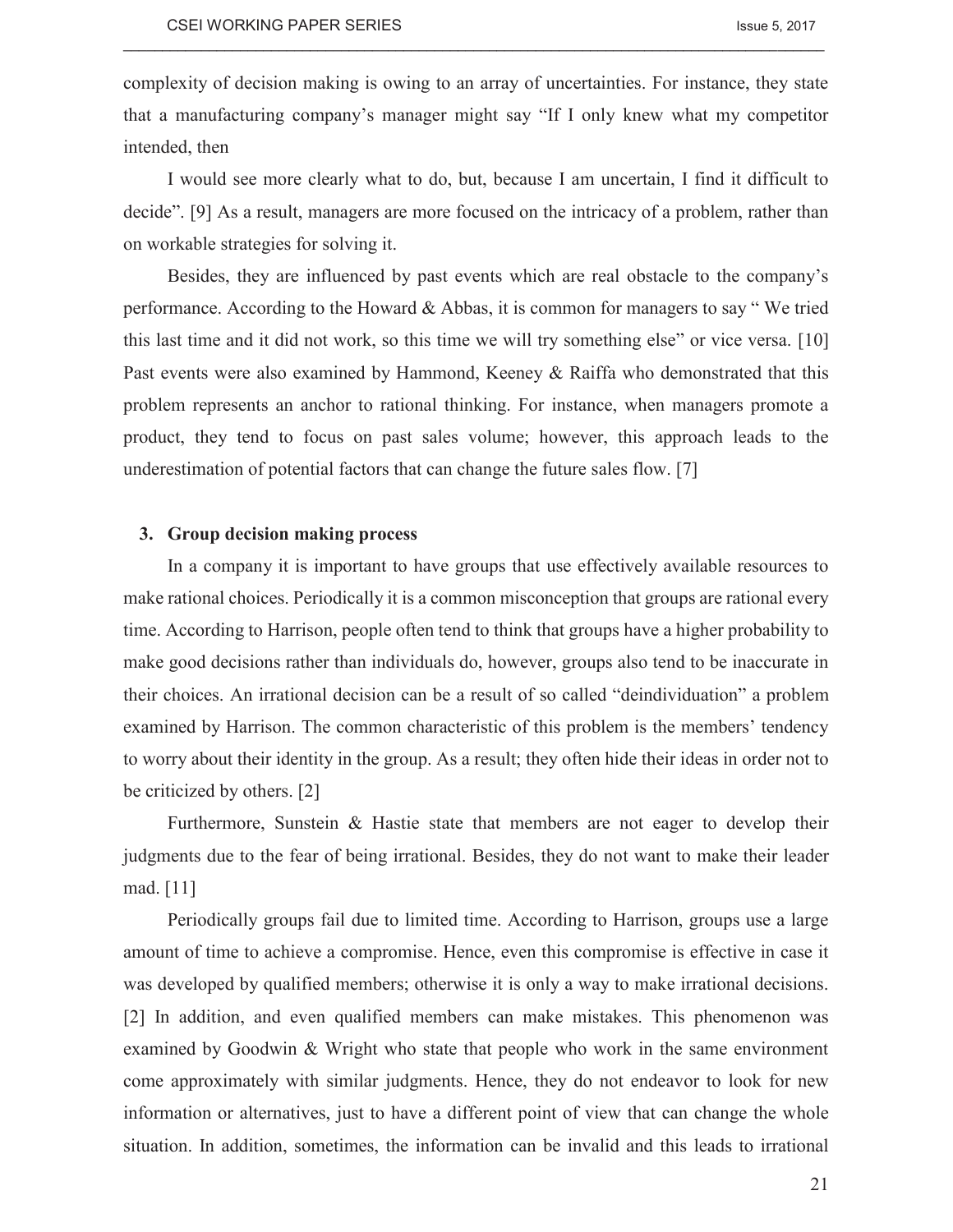decisions. [12] Sunstein & Hastie state that members tend to strengthen and multiply the errors of their colleagues, instead of correcting them. [11]

 $\_$  , and the state of the state of the state of the state of the state of the state of the state of the state of the state of the state of the state of the state of the state of the state of the state of the state of the

### **4. Leaders decision making process**

It is common to hear that leaders are great decision makers; however people's brains are not equipped to make perfect business decisions every time. Some causes that influence them to act irrational were examined by Dipaolo who states that leaders often fail to make rational decisions due to the chase after power, social position and money. Hence, they are more influenced by self interest rather than by aspirations. [8] This tendency leads them to focus on interests not on alternatives. In addition, the problem of power was also examined by Thompson who states that leadership does not mean the gain of large amount of money or the higher probability to be promoted into well-known corporations. It means the ability to find workable alternatives for solving difficult situations. [13]

Moreover some leaders make irrational decisions, due to the unwillingness to improve their performance. Koestenbaum has claimed that these leaders are below the line with no standards or values. They are not eager to become professionals in their environment and this is a potential threat to their companies. [14]

Periodically, leaders fail due to their arrogance. DiPaolo thinks that overconfidence is a major reason why leaders fail making estimates, judgments and forecasts. [8] Indeed, confident leaders are rational until they do not become overconfident.

Another cause of irrational choices is unbalanced emotions. For instance, stressful leaders cannot use time, information and resources effectively while making a decision.

Thompson states that sometimes, emotions have negative impact on leaders' cognitive intelligence. Moreover he thinks that stress was a major reason why a large number of corporations failed. Starting in 2007, companies such as: Enron, WorldCom, Tyco and other USA corporations began to lose their power in global economy due to the leaders who were under high level of stress. Hence, emotional pressures led them to give irrational orders. [13]

### **5. Making rational decision approach.**

In management exist different decision making approaches and one of the most important is: rational decision-making model.

Thus, the rational decision-making model describes a series of steps that decision makers should consider if their goal is to maximize the quality of their outcomes. In other words, if you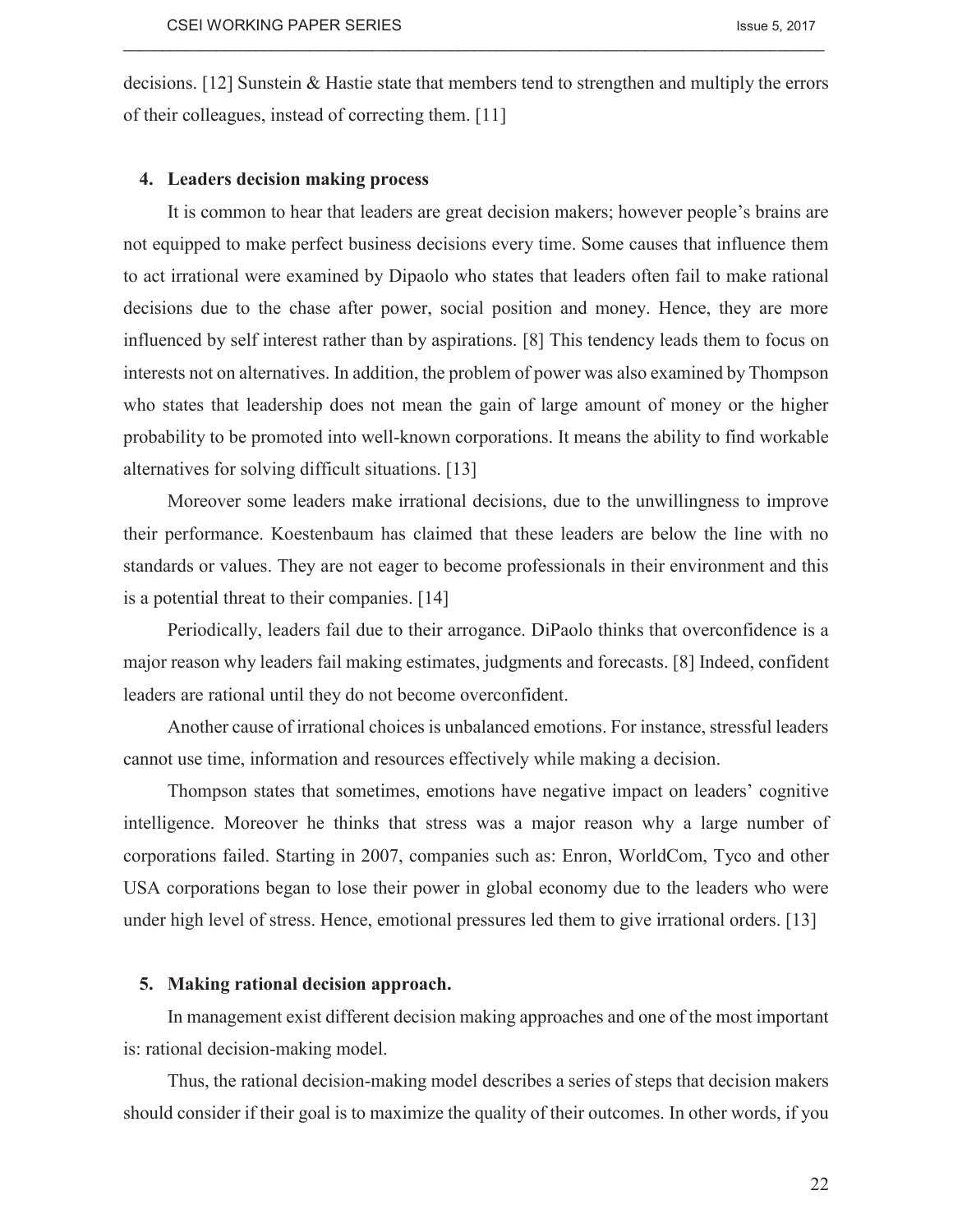want to make sure you make the best choice, going through the formal steps of the rational decision-making model may make sense.

 $\_$  , and the state of the state of the state of the state of the state of the state of the state of the state of the state of the state of the state of the state of the state of the state of the state of the state of the

Let's imagine that your old, clunky car has broken down and you have enough money saved for a substantial down payment on a new car. It is the first major purchase of your life, and you want to make the right choice. The first step, therefore, has already been completed we know that you want to buy a new car. Next, in step 2, you'll need to decide which factors are important to you. How many passengers do you want to accommodate?

How important is fuel economy to you? Is safety a major concern? You only have a certain amount of money saved, and you don't want to take on too much debt, so price range is an important factor as well. If you know you want to have room for at least five adults, get at least 20 miles per gallon, drive a car with a strong safety rating, not spend more than \$22,000 on the purchase, and like how it looks, you've identified the decision criteria.

All of the potential options for purchasing your car will be evaluated against these criteria.

Before we can move too much further, you need to decide how important each factor is to your decision in step 3. If each is equally important, then there is no need to weight them, but if you know that price and gas mileage are key factors, you might weight them heavily and keep the other criteria with medium importance. Step 4 requires you to generate all alternatives about your options. Then, in step 5, you need to use this information to evaluate each alternative against the criteria you have established. You choose the best alternative (step 6) and you go out and buy your new car (step 7).

Of course, the outcome of this decision will be related to the next decision made; that is where the evaluation in step 8 comes in. For example, if you purchase a car but have nothing but problems with it, you are unlikely to consider the same make and model in purchasing another car the next time! (Figure 2)

While decision makers can get off track during any of these steps, research shows that limiting the search for alternatives in the fourth step can be the most challenging and lead to failure. In fact, one researcher found that no alternative generation occurred in 85% of the decisions studied. [15] p. 414–550]. Conversely, successful managers are clear about what they want at the outset of the decision-making process, set objectives for others to respond to, carry out an unrestricted search for solutions, get key people to participate, and avoid using their power to push their perspective. [16] p. 75–90].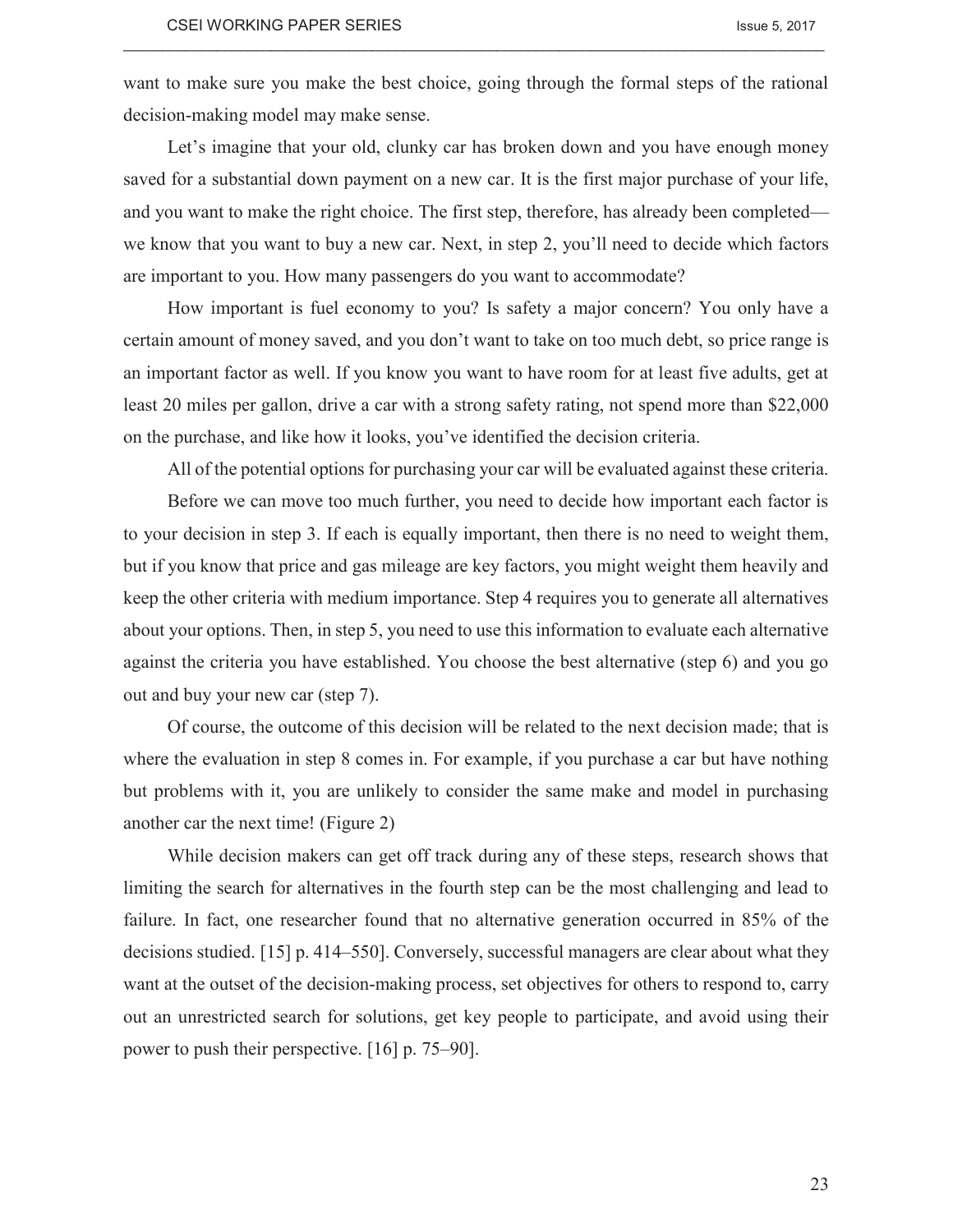

# **Figure 2. Steps in the Rational Decision-Making Model**

 $\_$  , and the state of the state of the state of the state of the state of the state of the state of the state of the state of the state of the state of the state of the state of the state of the state of the state of the

*Source:* http://2012books.lardbucket.org/books/management-principles-v1.0/s15-decisionmaking.html

The rational decision-making model has important lessons for decision makers. First, when making a decision you may want to make sure that you establish your decision criteria before you search for all alternatives. This would prevent you from liking one option too much and setting your criteria accordingly. For example, let's say you started browsing for cars before you decided your decision criteria. You may come across a car that you think really reflects your sense of style and make an emotional bond with the car. Then, because of your love for this car, you may say to yourself that the fuel economy of the car and the innovative braking system are the most important criteria. After purchasing it, you may realize that the car is too small for all of your friends to ride in the back seat when you and your brother are sitting in front, which was something you should have thought about! Setting criteria before you search for alternatives may prevent you from making such mistakes. Another advantage of the rational model is that it urges decision makers to generate all alternatives instead of only a few. By generating a large number of alternatives that cover a wide range of possibilities, you are likely to make a more effective decision in which you do not need to sacrifice one criterion for the sake of another.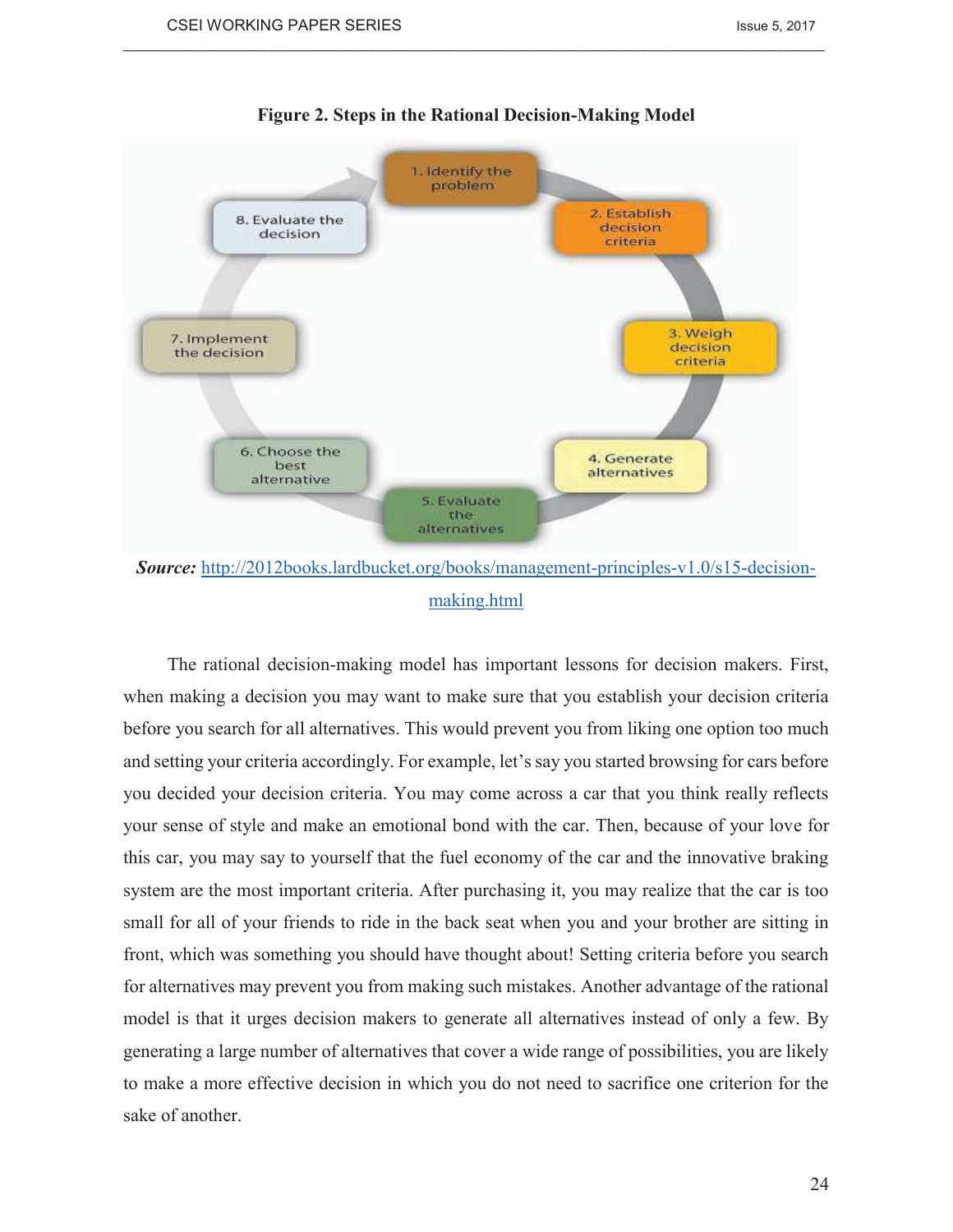Despite all its benefits, you may have noticed that this decision-making model involves a number of unrealistic assumptions. It assumes that people understand what decision is to be made, that they know all their available choices, that they have no perceptual biases, and that they want to make optimal decisions. Nobel Prize–winning economist Herbert Simon observed that while the rational decision-making model may be a helpful tool for working through problems, it doesn't represent how decisions are frequently made within organizations. In fact, Simon argued that it didn't even come close!

 $\_$  , and the state of the state of the state of the state of the state of the state of the state of the state of the state of the state of the state of the state of the state of the state of the state of the state of the

Think about how you make important decisions in your life. Our guess is that you rarely sit down and complete all eight steps in the rational decision-making model. For example, this model proposed that we should search for all possible alternatives before making a decision, but this can be time consuming and individuals are often under time pressure to make decisions. Moreover, even if we had access to all the information, it could be challenging to compare the pros and cons of each alternative and rank them according to our preferences. Anyone who has recently purchased a new laptop computer or cell phone can attest to the challenge of sorting through the different strengths and limitations of each brand, model, and plans offered for support and arriving at the solution that best meets their needs.

In fact, the availability of too much information can lead to analysis paralysis, where more and more time is spent on gathering information and thinking about it, but no decisions actually get made. A senior executive at Hewlett-Packard admits that his company suffered from this spiral of analyzing things for too long to the point where data gathering led to "not making decisions, instead of us making decisions."[17] p. 93–104]. Moreover, you may not always be interested in reaching an optimal decision. For example, if you are looking to purchase a house, you may be willing and able to invest a great deal of time and energy to find your dream house, but if you are looking for an apartment to rent for the academic year, you may be willing to take the first one that meets your criteria of being clean, close to campus, and within your price range.

# **6. Methods to improve decision making process**

When companies make decisions consciously or unconsciously and these decisions have negative consequences, there are solutions that can solve this problem. According to Harrison, rational decisions require the responsibility to set a goal and to look for practical solutions to achieve this goal. [2]

#### **6.1 Methods to improve managerial decision making process**

Despite their failures, managers tend to improve their performance by focusing on related solutions. One of the business practices that assure a rational choice is creating a vision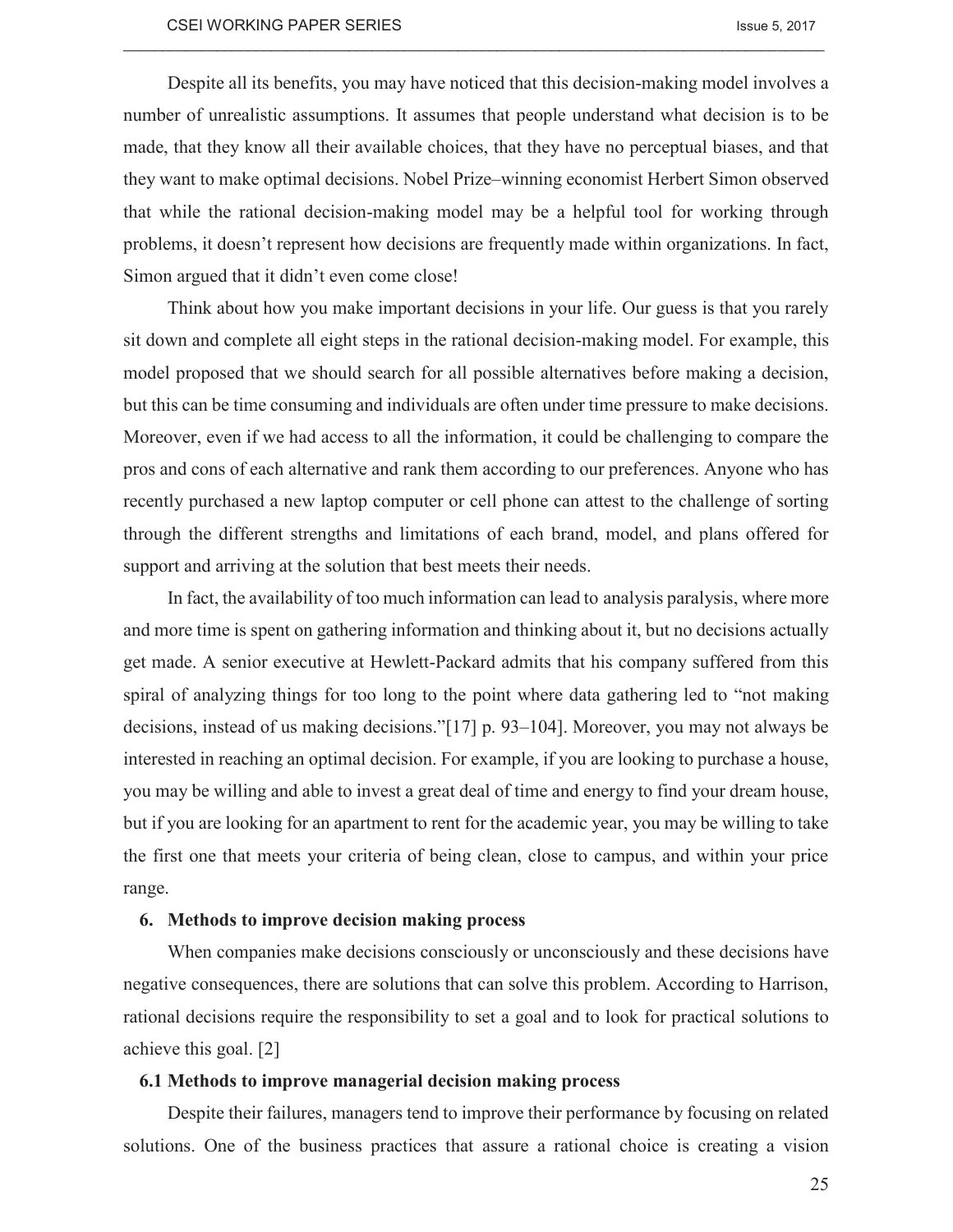statement. According to Howard & Abbas, a vision statement helps managers to understand what to do due to its following three questions:

 $\_$  , and the state of the state of the state of the state of the state of the state of the state of the state of the state of the state of the state of the state of the state of the state of the state of the state of the

- "What we are doing?"
- "Why we are doing it?"
- "How will we know if we are successful?" [10]

Another rational practice is not focusing only on available alternatives. Hammond, Keeney & Raiffa state that managers should not limit their alternatives regarding a difficult situation. They should continue looking for more rational ones. [7] Harrison also examined this solution and he suggests managers to anticipate all the consequences of a particular selected solution. [2]

Moreover, Hammond, Keeney & Raiffa think that managers should not be aware of making mistakes. Indeed, even the most experienced managers can fail. Hence, they state that emotional equilibrium is a substantial solution for making rational decisions. [7] Besides, for making rational choices; groups should be attentive to statistics. Hastie  $\&$  Sunstein have claimed that for groups is rational not to be influenced by the illusion of the accuracy of the statistical averages. Periodically, it can lead to errors and is better to look for accuracy only in situations in which most people are likely to be right. [11]

## **6.2. Methods to improve groups decision making process**

A company performance depends on the decisions made by groups. Hence, Harrison thinks that effective decisions are the result of comfortable and relaxed atmosphere in the group. [2] Besides Jennings & Wattam think that groups manage to make rational choices when the members respect each others and do not anticipate the winners in a discussion.

It is a practical way to avoid the fear of expressing their ideas. Moreover, sometimes, new ideas generate disagreements. In fact, Jennings & Wattam state that disagreements make the members to look for more rational solutions. [18]

In addition, Goodwin & Wright state that for effective decisions, groups should obtain members judgments through open discussion or other communication process. It is a reasonable way to find more information on possible alternatives for rational choices. [12]

#### **6.3. Methods to improve leaders decision making process**

A large number of decisions which require judgment and creativity are taken by leaders.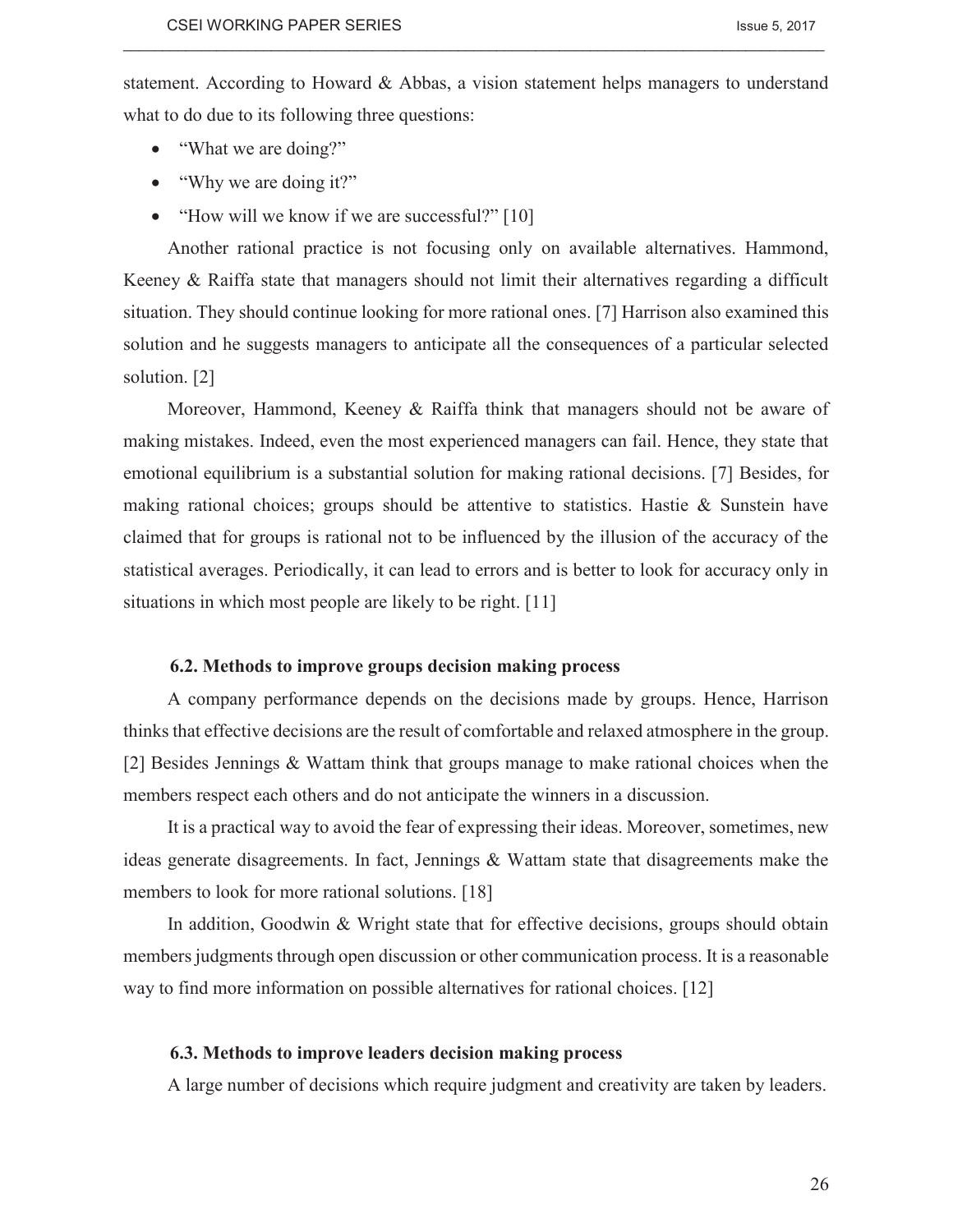Hence, to make rational choices, leaders should regard available solutions for overcoming their mistakes. Thompson states that leaders need to focus on improving their technical, interpersonal and leader skills for making an effective choice.

 $\_$  , and the state of the state of the state of the state of the state of the state of the state of the state of the state of the state of the state of the state of the state of the state of the state of the state of the

Moreover, they should endeavor to maintain their emotional equilibrium in order to make intuitive as well as rational decisions. [13] In addition, Koestenbaum states that for rational choices, leaders must understand the meaning of personal responsibility and accountability. [14] Indeed, only actions move the world.

Besides, leaders should refocus their mind. Breaking through new perspectives, is a substantial way to broaden their horizon of knowledge. As a result, new information brings new alternatives for making a rational decision.

# **7. Top 10 worst business decisions in history**

According to http://www.businessinsurance.org [19] the following rank presents the most costly and regrettable of all time, and will continue to be mocked for years to come.

# **1. Ross perot passes on microsoft for cheap**

Cheap is a relative term. At the time, Ross Perot didn't view then-23-year-old Bill Gates' \$40-to-\$60 million asking price as reasonable, and thus opted not to make a move. It was 1979, and Perot's Electronic Data Systems was worth about \$1 billion. The company was looking to invest in a small computer company, and saw Microsoft as an attractive option because it could potentially supply valuable software. Gates was hoping to enter the corporate marketplace, but refused to undersell his hard work. Perot later told the Seattle Times that it was "one of the biggest business mistakes I've ever made."

# **2. IBM allows Microsoft to retain copyright for DOS platform**

In 1980, IBM was the king of the computer industry. When it approached Gates to develop an operating system, he took the opportunity, providing PC-DOS in exchange for \$80,000 with the stipulation that Microsoft could retain the copyright for the platform. Microsoft in turn created the MS-DOS system, bringing forth a software revolution and ensuring the company would rule over the industry for the next three decades.

### **3. Excite passes on Google for \$750,000**

Today, Google is valued at \$180 billion, a bit more than the \$750,000 it could've commanded from Internet portal Excite in 1999. At the time, Excite was a highly-trafficked search engine that was at the forefront of the dot-com boom. Google founders Larry Page and Sergey Brin, recognizing Excite's stature, attempted to sale their search engine for \$1 million, eventually reducing their asking price by \$250,000. Excite CEO George Bell refused. A few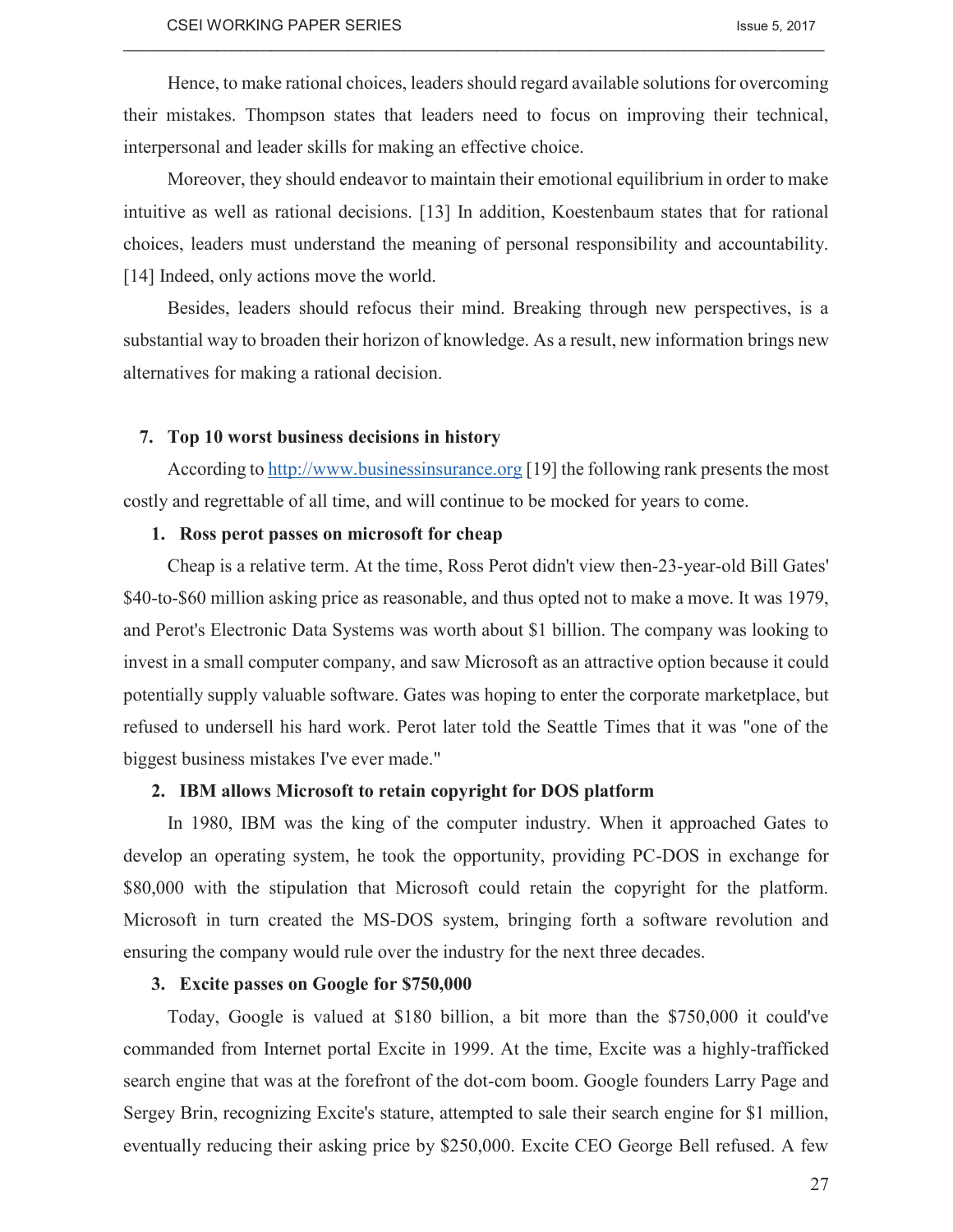years later, his company was purchased by Ask Jeeves following a major decline in the value of its stock.

 $\_$  , and the state of the state of the state of the state of the state of the state of the state of the state of the state of the state of the state of the state of the state of the state of the state of the state of the

# **4. Edwin Drake fails to patent his oil drill**

Extracting large quantities of oil from reserves was a seemingly impossible task in 1858, but Drake wasn't afraid to work to make it a happen. Stationed in Titusville, Pennsylvania, he spent a year looking for a solution without results. After employing a local blacksmith, he built a derrick of pine wood, surrounded the drill with a pipe to keep water out, and drilled for weeks until he finally procured the black gold. Unfortunately, Drake was later fired by his company and he lost all of his money on Wall Street, just as many Americans took advantage of the opportunity to get rich quick. His failure to patent his invention resulted in the loss of millions, though the state of Pennsylvania and oil barons eventually paid him to express their gratitude.

# **5. Western Union passes on the telephone for \$100,000**

Already a communications giant with its telegraph monopoly, Western Union felt little need to take risks they deemed as unnecessary in 1876. Sticking to his guns, company president William Orton turned down Gardiner Greene Hubbard's offer to sell the patent to the telephone for a mere \$100,000. According to Orton, the invention lacked "commercial possibilities" and resembled an "electrical toy." In the end, he missed out, and AT&T became America's telecommunications giant.

# **6. M&Ms passes on the opportunity to appear in E.T.**

Reese's Pieces have been among the most popular candies of the past three decades due, in large part, to their appearance in E.T., in which they were used by Elliot to lure the little alien out of hiding. The Hershey Company can thank competitor Mars, Inc. for the success, as it turned down Amblin Productions when it approached it for permission to use the popular bitesized chocolate candy. It's unclear why the decision was made, but many possible explanations have been offered through the years, including a rather mundane one claiming Mars had reached its advertising budget limit.

### **7. Ever-popular Coke introduces a new formula**

Almost 100 years old in 1985, Coke was the world's leading soft drink and a marketing force. Drastic change certainly wasn't necessary, which is why so many Coke drinkers were perplexed when the company unveiled New Coke. A major aspect of the drink's appeal, in addition to the distinct taste, was the emotional connection it had formed with customers. That connection was compromised, causing a flurry of complaints to the company and eventually forcing it to acknowledge the mistake, despite the fact that New Coke had received favorable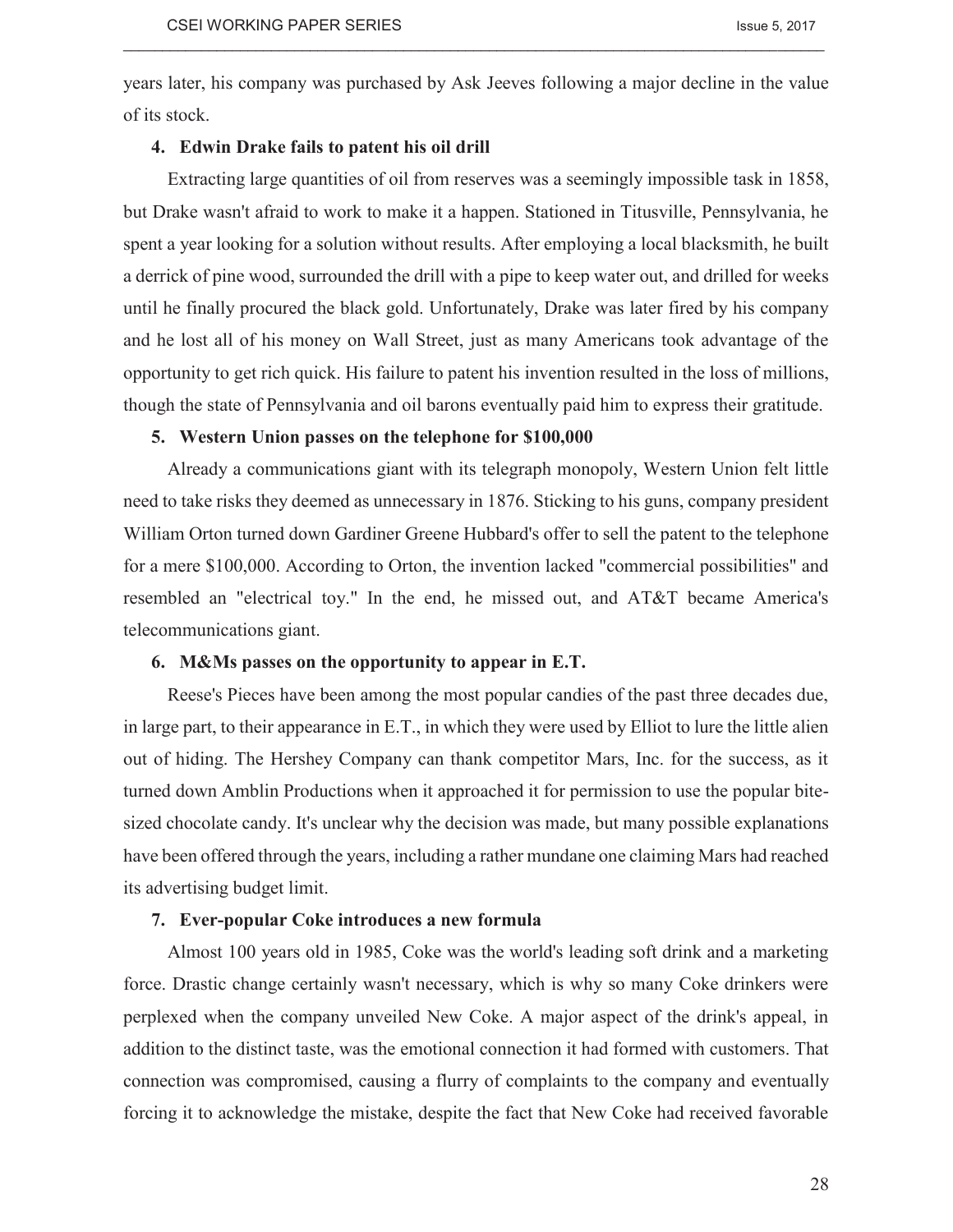ratings in taste tests. Coca-Cola Classic was then released to placate the masses and reinvigorate sales.

 $\_$  , and the state of the state of the state of the state of the state of the state of the state of the state of the state of the state of the state of the state of the state of the state of the state of the state of the

### **8. Decca Records passes on the Beatles**

The Beatles' audition for Decca Records on New Year's Day 1961 was less than perfect, as the group was nervous and eager to earn a record deal. Even still, they felt good about their chances, and hoped to proceed with the next step of their careers. Ultimately, the decision was made by A&R representative Mike Smith to instead sign a local act from London, Brian Poole and the Tremeloes, the safer choice. Decca's reasoning was that "guitar groups are on the way out." The Beatles went on to become the best-selling band in the history of the world, starting a cultural revolution in the process.

# **9. NBC and CBS pass on Monday Night Football**

Baseball was still America's pastime in the late '60s, but football was emerging as the country's passion. The impending AFL-NFL merger would cause the newly-minted league to explode in popularity and become an extremely valuable television property. Commissioner Pete Rozelle foresaw the success of a weekly primetime game, initially approaching CBS and NBC to negotiate a contract. Both networks were reluctant to reach a deal, however, as they didn't want sacrifice successful programs such as the Doris Day Showand Laugh-In. Rozelle then went to last-placed ABC, which was more open to the idea, and Monday Night Football became one of the longest-running and consistently highest-rated televisions series of all time.

### **10. ABC passes on The Cosby Show**

You win some, you lose some. Such was the case when ABC passed on The Cosby Show several years after it opted to broadcast Monday Night Football. In the mid-'80s, the network was still stuck in third place, with MNF essentially being its most-popular program. Entertainment Division President Lewis Erlicht received Cosby's first pitch, but turned it down because, according to Erlicht, Cosby asked for a commitment without providing substance such as a script or pilot episode. The program became an instant hit, ranking No. 3 in the Nielson ratings during its first season and No. 1 during the next five seasons, catapulting NBC to the No. 1 spot among the networks.

# **8. The greatest business decisions of all time**

Business leaders make thousands of decisions each year, and sometimes, a single decision can have a powerful far reaching impact. In the book, The Greatest Business Decisions of All Time, Verne Harnish explores those "black swan" decisions that brought great success at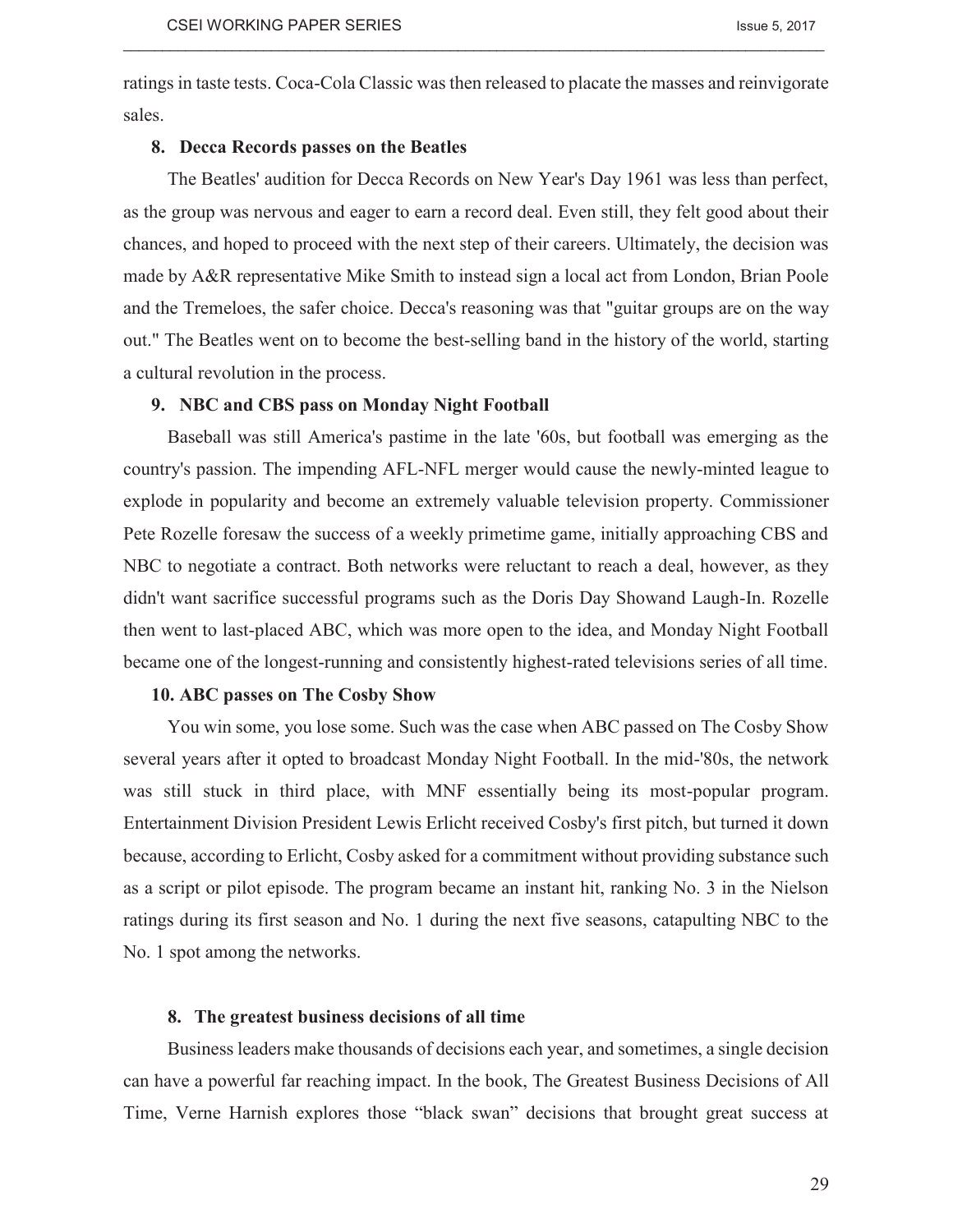companies like Zappos, Intel, Tata, Toyota and many others. Below is Harnish's personal list of the greatest business decisions of all time.

 $\_$  , and the state of the state of the state of the state of the state of the state of the state of the state of the state of the state of the state of the state of the state of the state of the state of the state of the

(http://www.forbes.com/sites/kevinkruse/2013/05/22/business-decisions/#6e71bbe14fa3)

- · **Greatest Decision—General Electric**. Jack Welch's decision to fully fund a first-in-class training center at Crotonville, led to the development of hundreds of great leaders who practiced the "GE Way".
- · **Greatest Decision—Samsung**. Their decision to launch a sabbatical program that sends top talent all around the world continues to be the secret behind Samsung's success as a global brand.
- · **Greatest Decision—Wal-Mart**. Sam Walton's decision to hold Saturday morning, all-employee meetings led to a culture of rapid information and decision making, which in turn created one of the biggest companies in the world.
- · **Greatest Decision—Apple**. The board's decision to bring back Steve Jobs, after firing him a decade earlier, led to amazing product innovation and to the creation of one of the most valuable companies in the world.
- · **Greatest Decision—Ford**. Henry Ford's decision to double the wages of his workers enabled him to attract the talent he needed, and helped insure a class of worker who could afford the very products they were building.

# **Conclusion**

The decision making is a really complex process which involves time, knowledges and attention. Even though people tend to think that companies are in control of their own decisions, there are traps that reveal their irrationality in making choices. This article shows multiple causes why managers, groups and leaders fail to make rational decisions.

Despite their qualification, in most cases, they are influenced by bounded rationality.

Managers are focusing on past events or on intricacy of the problem rather than on workable alternatives to solve it. Due to uncertainty, they can be easily influenced by inaccurate information which in most cases is not connected to the actual issues they face.

Even though it is common to hear that groups make more rational decisions than individuals, this paper reveals that there are factors that have negative impacts on their decision making process. The fear of not being irrational, similar judgments or limited time can be potential factors of irrational decisions.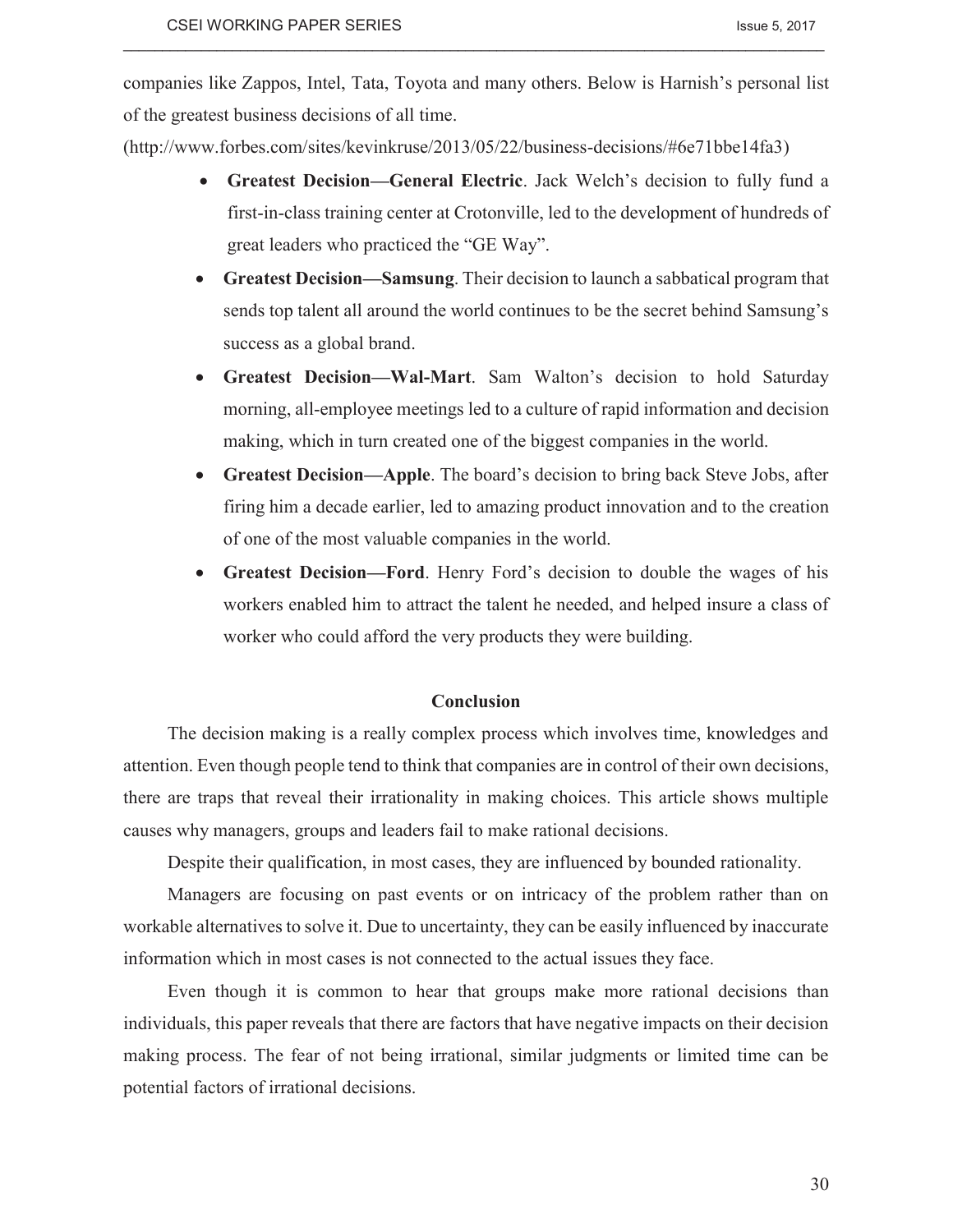In most cases, leaders are seen as professionals in their field of activity, however, the chase after money, power and self-interest influence them to make rational decisions.

 $\_$  , and the state of the state of the state of the state of the state of the state of the state of the state of the state of the state of the state of the state of the state of the state of the state of the state of the

Despite this, in this work paper are shown solutions to rational decisions: responsibility, emotional equilibrium, the willingness to find more alternatives and open discussion is among the factors which assure the control of their own decisions.

# **References**:

[1] Hammond, S. John, Keeney, L. Ralph & Raiffa, H. (1999). *Smart Choices.* Boston, Massachusetts, Harvard Business School Press.

[2] Harrison, E. Frank (1995). *The Managerial Decision making process.* Boston, Massachusetts, Houghton Mifflin Company.

[3] http://www.businessdictionary.com/definition/decision-making.html

[4] Blanchard, K., & Peale, N. V. (1988). The power of ethical management. New York: William Morrow.

[5]http://economia.unipr.it/DOCENTI/CILLONI/docs/files/Lesson%2004%20Reading %20facoltativa.pdf

[6] Garvin, D. A. (2006, January). All the wrong moves. *Harvard Business Review*, 18– 23.

[7] Hammond, S., Keeney, L., and Raiffa,H. (2001). *Harvard Business Review on Decision Making: The hidden traps in decision making.* Boston, Massachusetts, Harvard Business School Press.

[8] Dipaolo, T. (2014). *The secret to leadership. An explanation as to why leaders fail and a simplified and different approach to becoming an effective and respected leader.*  CreateSpace Independent Publishing Platform.

[9] Watson, R. Stephen & Buede, M. Dennis (1994). *Decision synthesis. The principles and practice of decision analysis.* New York, Press Syndicate of the University of Cambridge.

[10] Howard, A. Ronald &Abbas, E. Ali (2015). *Foundation of Decision Analysis.*  Harlow, Pearson Education.

[11] Hastie, R. & Sunstein, R. Cass (2015). Wiser*. Getting beyond groupthink to make groups smarter.* Boston, Massachusetts, Harvard Business Review Press.

[12] Goodwin, P. & Wright, G. (2004). *Decision Analysis for Management Judgment.*  West Sussex, John Wiley & Sons Ltd.

[13] Thompson, L. Henry (2010). Stress Effect. *Why smart leaders make dumb decisions and what to do about it.* San Francisco, Jossey-Bass.